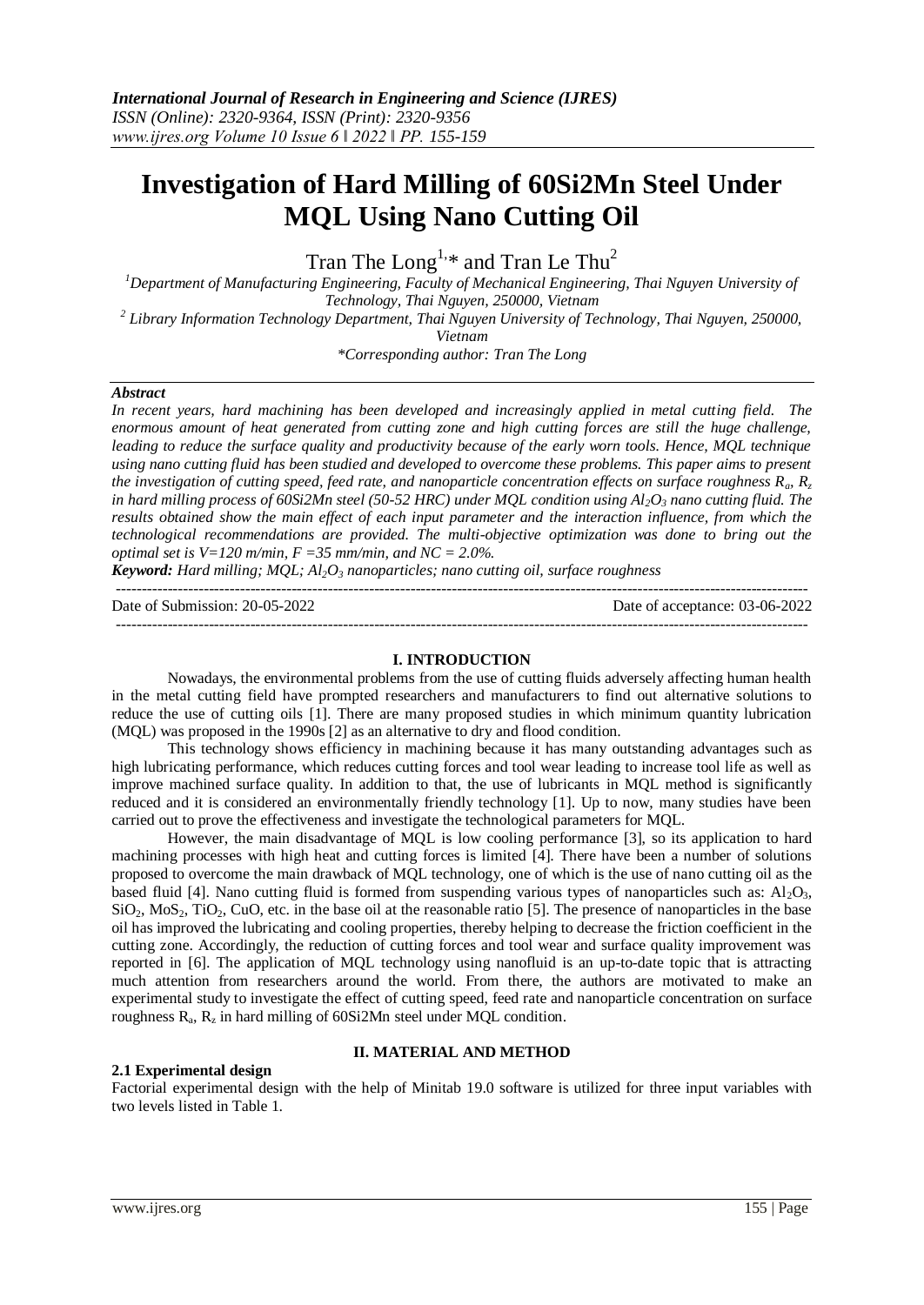| Input variables                                     | <b>Low level</b> | High level | <b>Response variables</b> |  |
|-----------------------------------------------------|------------------|------------|---------------------------|--|
| Cutting speed, $V_c$ ( <i>m/min</i> )               | 120              | 130        |                           |  |
| Feed rate, $F$ ( <i>mm/min</i> )                    |                  | 44         | Surface roughness         |  |
| $Al_2O_3$ nanoparticle concentration, <i>nc</i> (%) |                  |            | $R_a, R_z$                |  |

| Table 1. Factorial design with three input variables and their levels |
|-----------------------------------------------------------------------|
|-----------------------------------------------------------------------|

#### **2.2 Experimental devices**

The experiments were conducted on CNC milling center VMS 85S (Figure 1). The samples were 60Si2Mn with the hardness of 50-52 HRC, and the chemical composition is shown in Table 1. The APMT 1604 PDTR LT30 carbide inserts made by LAMINA Technologies (Sweden) was used. MQL system consists of MOL nozzle, air compressor, soybean oil and  $A_1O_3$  nanoparticles with the grain size of 30 nm. The MOL parameters consist of: air pressure of 6 bar, air flow rate at 200 l/min. The depth of cut was fixed at 0.2 mm. SJ-210 Mitutoyo (Japan) was used for measuring surface roughness. The values of surface roughness were measured 3 times and taken by the average value. Each experiment trial was repeated 3 times and taken by the average values.

|  |  | Table 1. Chemical composition of 60Si2Mn steel |  |  |
|--|--|------------------------------------------------|--|--|
|--|--|------------------------------------------------|--|--|

| ---<br>Element          |                     | ມ                 | <b>IATH</b>                                     |              |                                    | ັ       | $\ddotsc$<br>TAT | . .  |
|-------------------------|---------------------|-------------------|-------------------------------------------------|--------------|------------------------------------|---------|------------------|------|
| Weight $(\%$<br>$- - -$ | $\sim$<br>ა.56-0.64 | $1.50 -$<br>-2.00 | $-0.90$<br>$\overline{\phantom{a}}$<br>$0.60 -$ | $\leq 0.035$ | 0.027<br>$\sim$<br>$_{\sim}$ 0.000 | 0.35max | ).35max          | Rest |



*Figure 1. Experimental set up*

# **III. RESULTS AND DISCUSSION**

Based on the experimental design, the experiments were carried out to collect and analyze the data. The main effects of cutting speed, feed rate, and nanoparticle concentration on surface roughness values  $R_a$ ,  $R_z$  are presented in Figure 2-3. The interaction influence between the input variables on the surface roughness is shown in Figure 4-6. Because the influence trend of  $R_z$  is similar, the authors only investigate  $R_a$ .

From Figure 2, it can be seen that increasing the cutting speed and nanoparticle concentration will contribute to decrease  $R_a$  values. The reason is that the growing cutting speed will contribute to reduce plastic deformation, thereby improving the surface quality, and increasing the concentration of  $A_1O_3$  nanoparticles will contribute to improving the lubricating and thermal conductivity of the based cutting oil, thereby reducing friction in the cutting zone, which is also observed for  $R_z$  (figure 3). The feed rate still has the greatest influence on the machined surface roughness. As the feed rate increases, the roughness values  $R_a$ ,  $R_z$  increase sharply (Figures 2, 3) because the distance between the peaks on surface profile rises [7].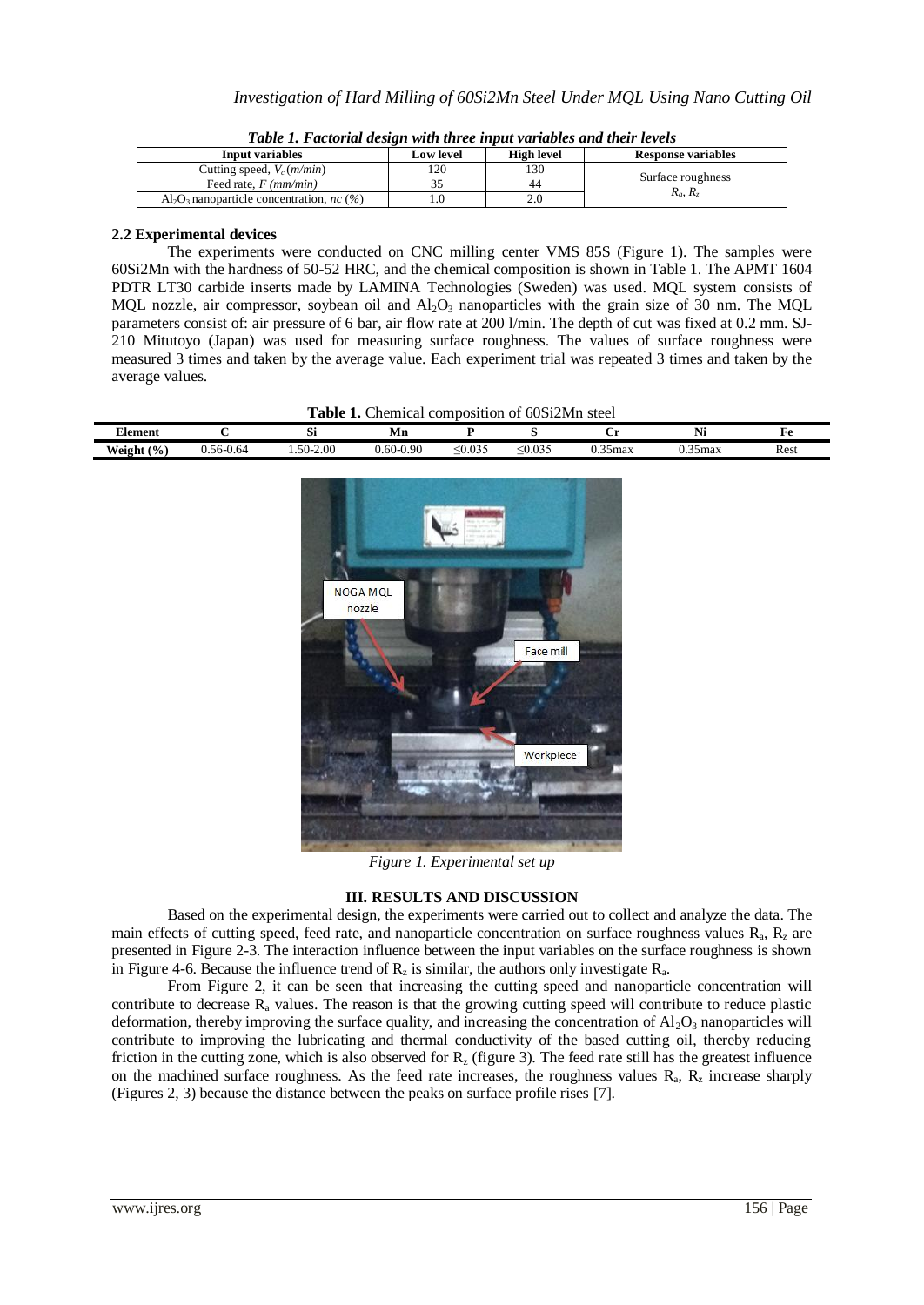

*Figure 2. Main effects of cutting speed, feed rate and nanoparticle concentration on R<sup>a</sup>*



*Figure 3. Main effects of cutting speed, feed rate and nanoparticle concentration on R<sup>z</sup>*

When the nanoparticle concentration is fixed at 1.5%, the combination of high cutting speed and low feed rate will give the smallest roughness value  $R_a$  (Figure 4). For feed rate F=39.5 mm/min, the high level of cutting speed and nanoparticle concentration should be used to reduce  $R_a$  value (Figure 5). When fixing the cutting speed  $V = 125$  m/min, the combination of high nanoparticle concentration and low feed rate gives the best surface roughness R<sup>a</sup> (Figure 6). These results help to choose input parameters faster and easily apply in machining practice. Besides, this is also the basis for further studies. To get the exact values, multi-objective optimization was performed and the result is shown in Figure 7. To obtain the minimum value of surface roughness  $R_a$ ,  $R_z$  simultaneously, the optimal set of parameters should be used as  $V=120$  m/min,  $F=35$  mm/min, and  $NC = 2.0\%$ .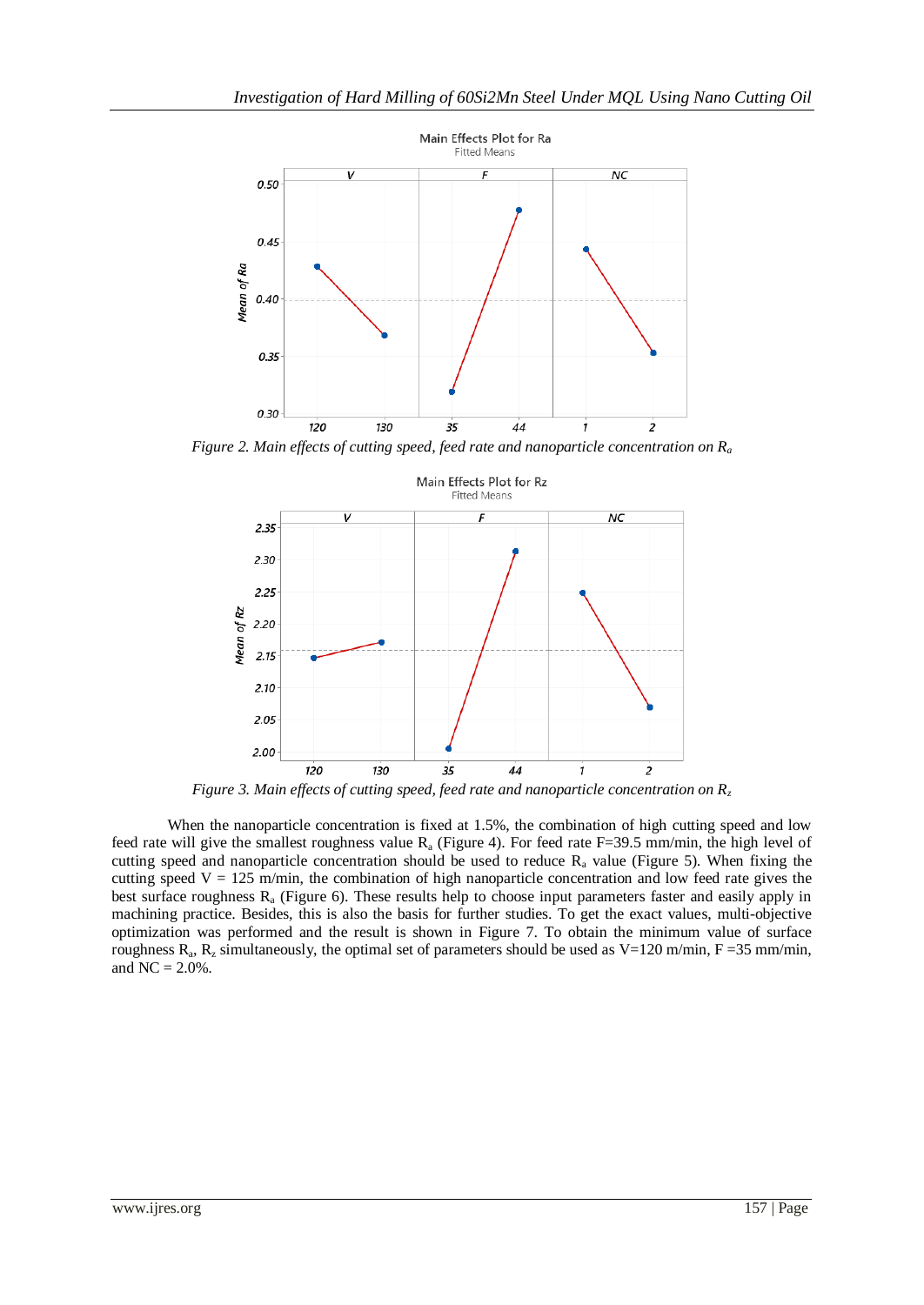

*Figure 4. Surface plot of cutting speed and feed rate on R<sup>a</sup> (nanoparticle concentration NC =1.5%)*



*Figure 5. Surface plot of cutting speed and nanoparticle concentration on R<sup>a</sup> (feed rate F=39.5 mm/min)*

Surface Plot of Ra vs F, NC



*Figure 6. Surface plot of nanoparticle concentration and feed rate on R<sup>a</sup> (cutting speed V=125 m/min)*